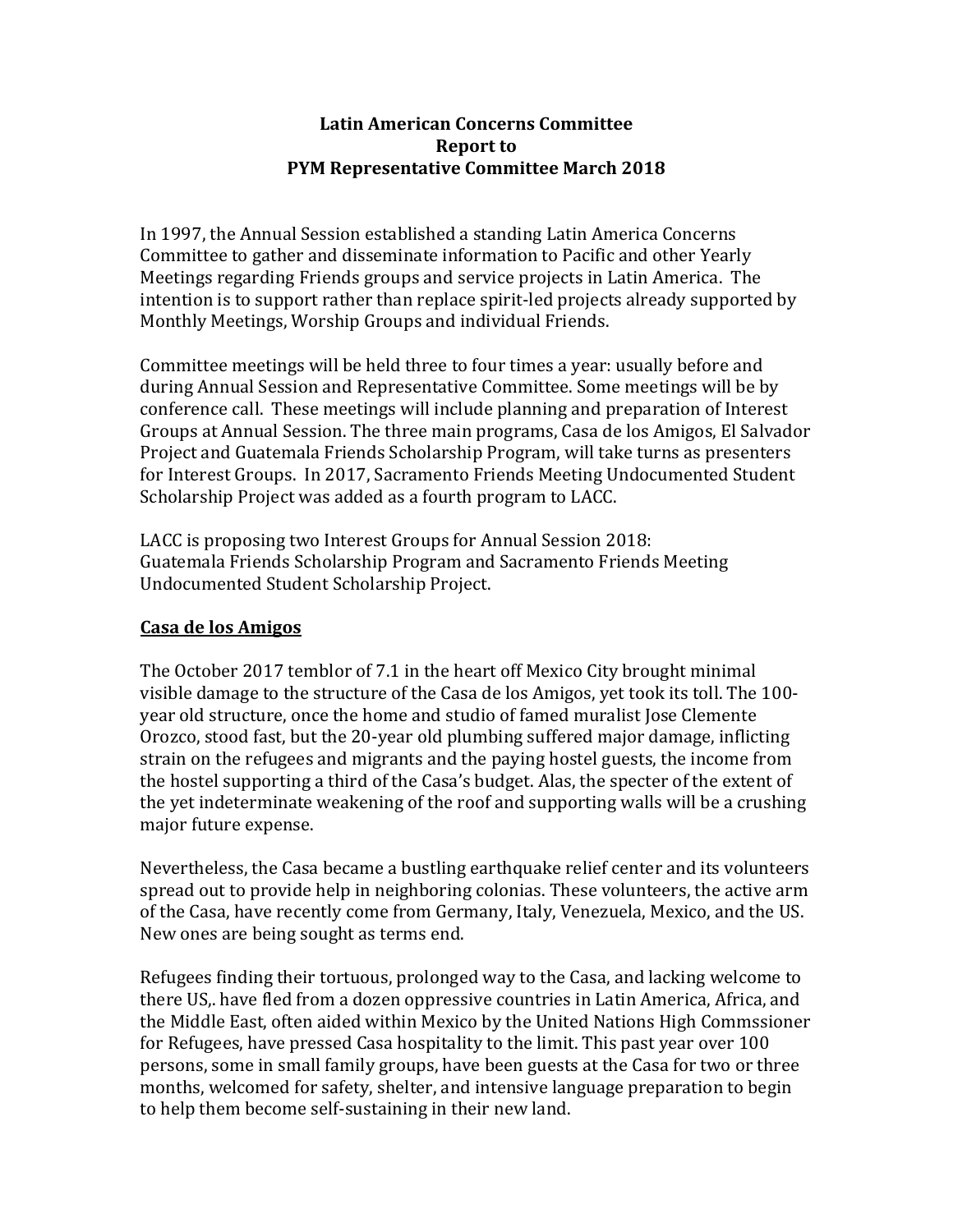The Casa's shoestring budget has been strained mercilessly by anticipated structural roof repair to an historical building and relief work after the quake. It is strengthened by a warm working relationship with a small but vibrant Mexico City Meeting, its tenant in the historical building the Casa owns, but it faces a gigantic financial burden for the director whose term ends in April of 2019 and whoever follows.

## **El Salvador Projects**

The El Salvador Projects of Palo Alto Friends Meeting continues to work to provide financial support in the form of a no interest loan to University students from rural El Salvador. Over the past few years this work has been concentrated in the municipality of Suchitoto where graduating high school students from 5 rural K-12 schools as well as youth from the high school in town can apply to our program.

In 2018 due to increased donations we were able to increase the numbers of student we support from 16 in 2017 to 21 this year. As we had several students who finished in our program we were able accept  $8$  new students this year. As over the past several years each student will receive 10 monthly stipend of \$100 for a yearly total of \$1000. Ten of our students stay in our coed and multi-financed student house in San Salvador. We finance the house with help from the city of Suchitoto, as well as two other US nonprofits. A total of 22 students share the student house space and which is located only 5 blocks from the National University where the majority study.

Our programs provide other minor support to some of the rural schools, where we hope to improve the academic quality of middle and high school students. In 2018 we hope to start a weekend course in at least one of the rural schools; we will do this providing travel expense to some of our current and past university students who will tutor in math, science, biology and social studies. We are also providing some funding to the high school teachers to equip a newish science lab.

In 2017 we implemented a program of social work, where our university students designed and implemented a project which included 40 hours of social work. As our program is a loan we discounted \$100 from each student's debt. At the end of the academic year the students as a group along with our project director evaluated each project and the top 3 were given a small cash prize. The project was such a success that it will be continued in 2018 and beyond. Projects varied from sex education in adolescents to recycling, with sever including tutoring at small rural schools.

In memory of Carmen Broz, a local artist and ex scholarship student Juan Domingo Rivas will be painting a public mural of Carmen. The mural will be located on a full wall of a small house on the village's main road and seen by all who enter.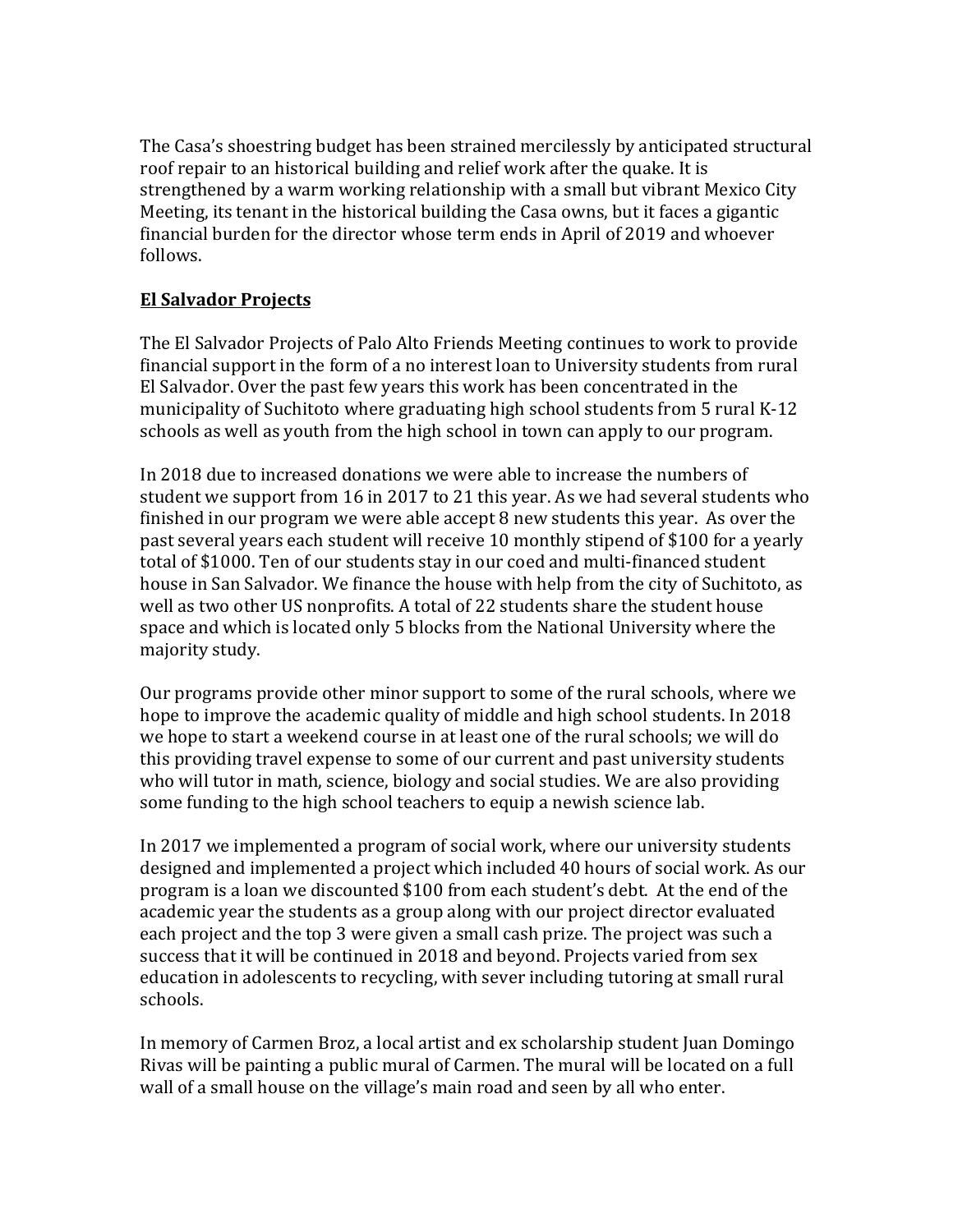### **Guatemala Friends Scholarship Program(Progresa)**

80 students are currently receiving scholarships in Guatemala. In Jan. 2018, 22 North Americans attended Teaching English Work Tour in Guatemala assisting 22 of our students with English instruction. Following ESL, 11 participants toured the Guatemalan Highlands with Progresa. Program development has included an Advisory Council of former students and trainings for current students.

#### **Sacramento Friends Meeting Undocumented Student Scholarship Project**

We are currently supporting 12 students with their studies at Sacramento State University. Of the twelve, eight of them will continue in school in the fall of 2018. Of the eight, two plan to graduate in the fall. The main way we raise money is through visits and presentations at different Monthly meetings. However, we haven't visited any monthly meeting in the last couple of years. We have sent thank you cards and letters requesting funds from different donors and meetings that have participated in the past. Most recently, we received donations from Quarterly in San Francisco, after we did a short presentation where one of the recipients spoke. Our current budget is about \$7,500 (not updated due to a fundraising event at Sacramento Friends Meeting on  $2/11/18$ ). We also received a \$2,000 donation from Sierra Club to be given to a student or students in the field of environmental studies. That amount is not included in the \$7,500. Usually around this time of the year, we send out an email announcing the scholarship, but this year we will only have funds to serve our current students and the ones in the field of environmental studies. We will be requesting applications for those in the next few weeks.

#### Additional information on the scholarship:

The scholarship is renewable, provided that the student keeps the required 2.75 GPA and that Sacramento Friends Meeting Undocumented Student Scholarship Project has the funds.

Students have to have completed at least one semester at Sacramento State University in order to apply.

Current recipients have to submit an unofficial transcript and a short description of where they are academically in order to continue receiving the scholarship in the fall.

### For further information about PYM outreach and service in Latin America, **visit the program websites.**

www.casadelosamigos.org

www.pafmelsalvadorprojects.org

www.guatemalafriends.org